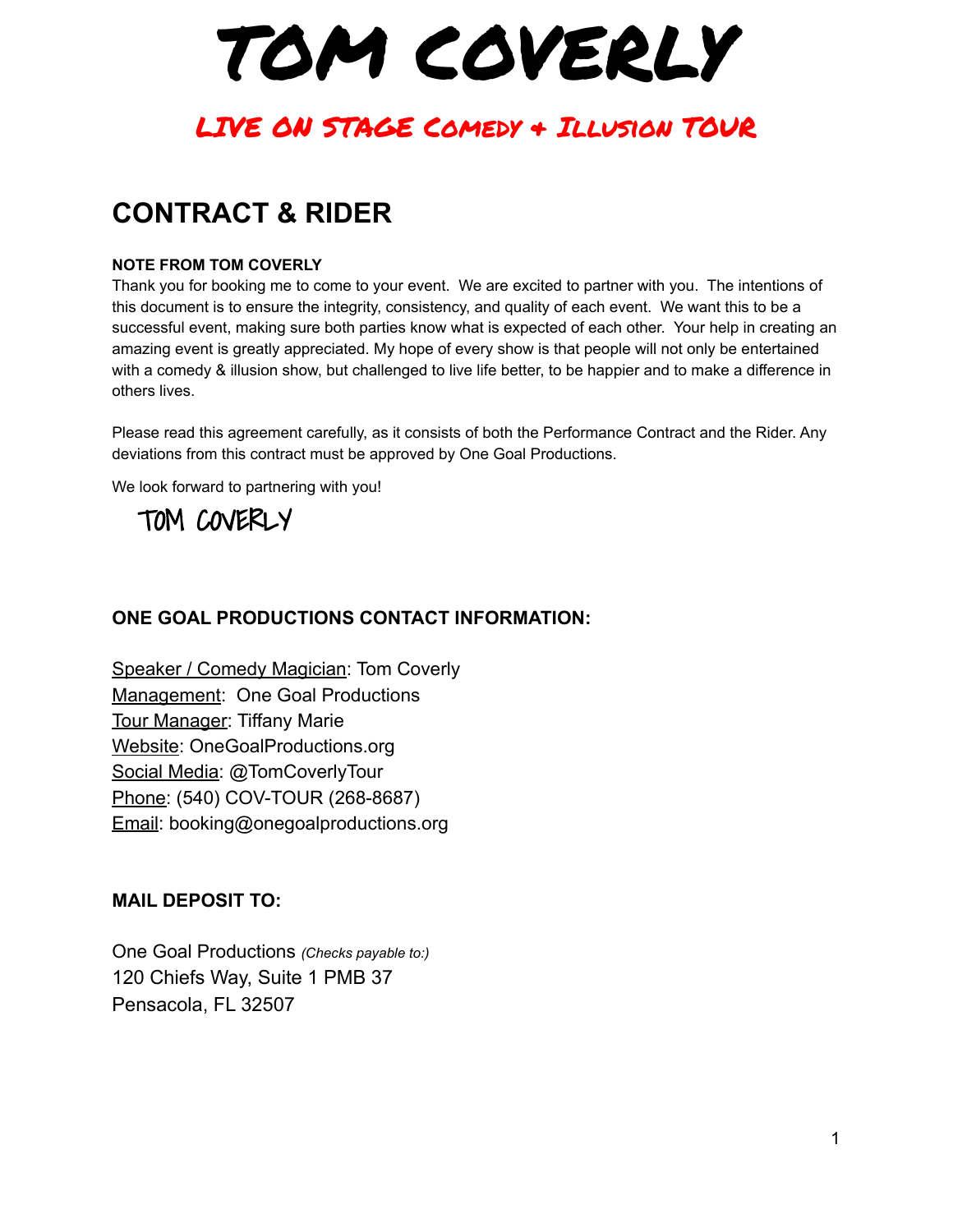TOM COVERLY

### **EVENT DETAILS:**

(Please write down the time & lengths discussed prior with the tour manager)

| <b>DATE(S) OF EVENT:</b> ______/ ______/ ________ thru ______/ ______/ _________/                    |  |  |
|------------------------------------------------------------------------------------------------------|--|--|
| START   END TIME OF TOM'S SHOW: __________ AM / PM - __________ AM / PM                              |  |  |
|                                                                                                      |  |  |
| <b>VENUE CONTACT NFO:</b>                                                                            |  |  |
|                                                                                                      |  |  |
| Contact First Name: __________________________________Last Name: ___________________________________ |  |  |
|                                                                                                      |  |  |
|                                                                                                      |  |  |
|                                                                                                      |  |  |
|                                                                                                      |  |  |
|                                                                                                      |  |  |
|                                                                                                      |  |  |
|                                                                                                      |  |  |
| <b>BOOKING:</b> (check one or all that apply)                                                        |  |  |
| Live On Stage Comedy & Illusion Show                                                                 |  |  |
| ____ Speaker                                                                                         |  |  |
| ____ Emcee                                                                                           |  |  |
|                                                                                                      |  |  |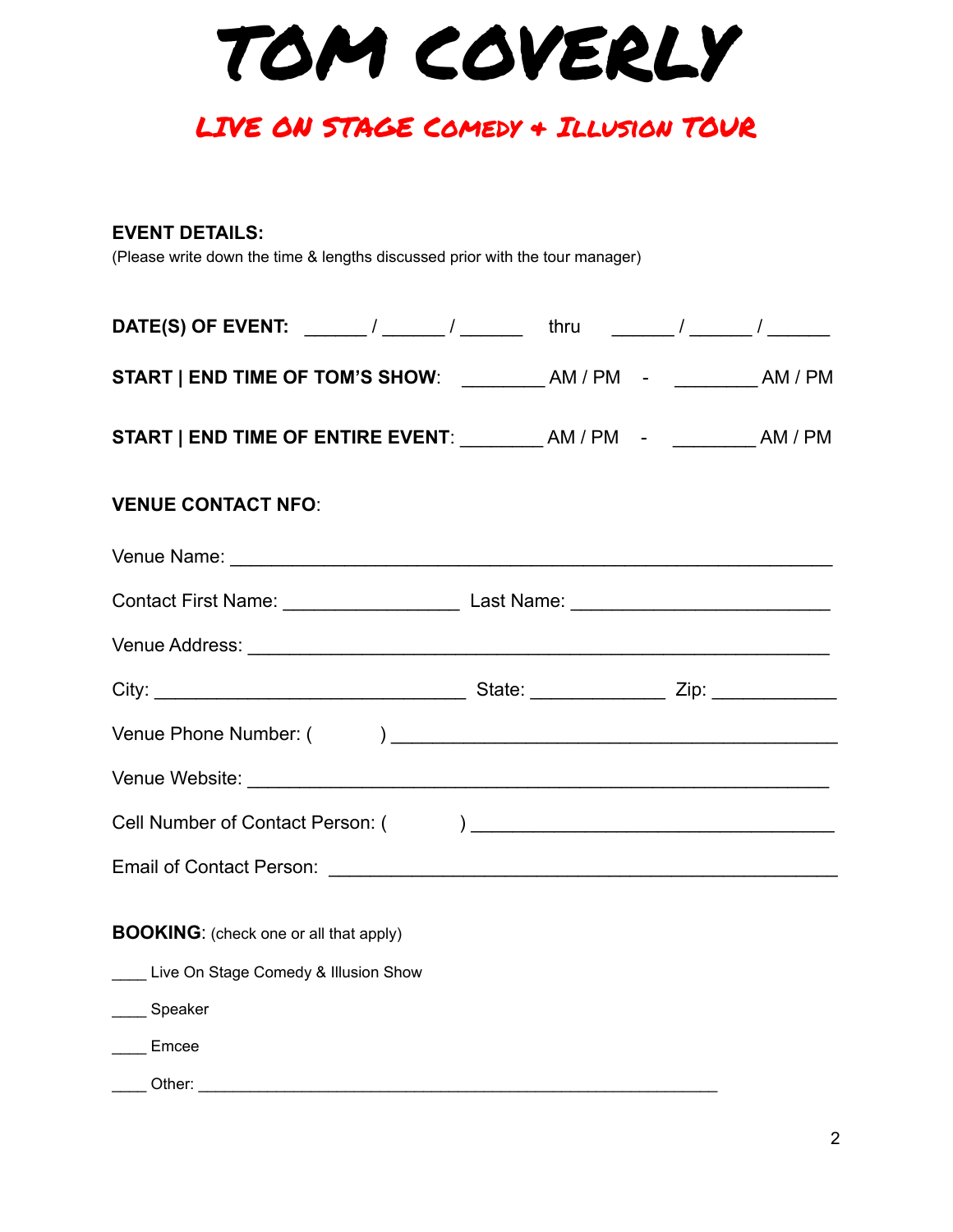TOM COVERLY

## **TYPE OF EVENT:** (check all that apply)

| Church / Youth Group Event             | Corporate Event |
|----------------------------------------|-----------------|
| School Event   After Prom   After Grad | Conference      |
| Community Event   Festival   Fair      | Camp / Retreat  |
| University / College Event             | Other:          |
|                                        |                 |

#### **AGES ATTENDING THE SHOW**: (check all that apply)

| Young children (under 12 yrs old)   |     |    | Middle School Age           |
|-------------------------------------|-----|----|-----------------------------|
| High School                         |     |    | Young Adults (18-21)        |
| Adults $(21 + yrs$ old)             |     |    | Family Event (all ages)     |
| <b>TICKETED EVENT:</b> (circle one) | YES | ΝO | * See the rider for details |

| <b>OPENING ACT: (circle one)</b> |  | $YES$ / $NO$ * See the rider for details |
|----------------------------------|--|------------------------------------------|
|                                  |  |                                          |

If yes, the opening act must be pre-approved by Artist and One Goal Productions. Please include the opening acts information:

|  |  | Website: ___ ____________________________                                                 |  |  |
|--|--|-------------------------------------------------------------------------------------------|--|--|
|  |  |                                                                                           |  |  |
|  |  | <b>LOCATION OF EVENT:</b> (circle one): INDOORS / OUTDOORS (please answer question below) |  |  |
|  |  |                                                                                           |  |  |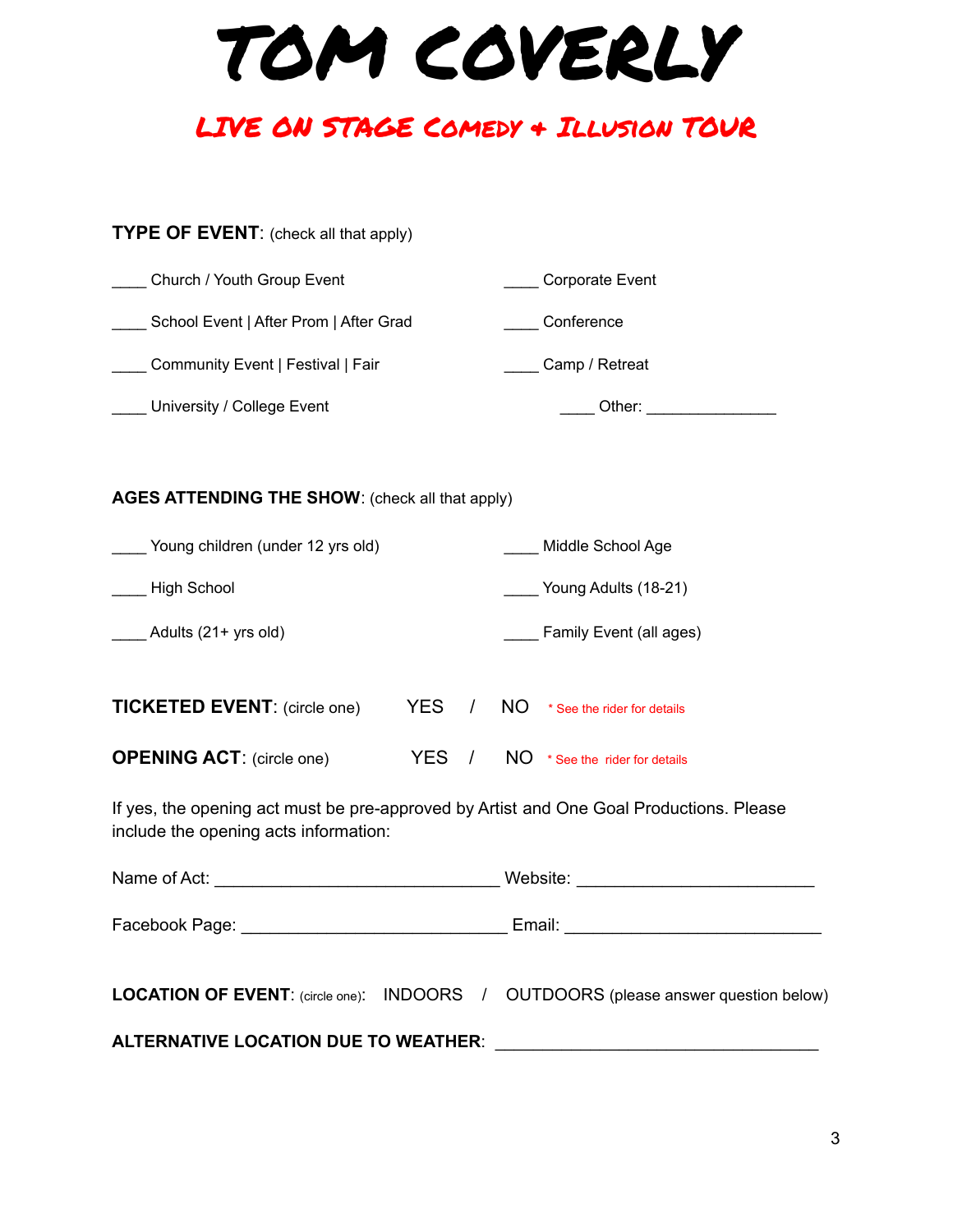TOM COVERLY

**OTHER IMPORTANT DETAILS ABOUT YOUR EVENT**:

## **FINANCIAL AGREEMENT**

\_\_\_\_\_\_\_\_\_\_\_\_\_\_\_\_\_\_\_\_\_\_\_\_\_\_\_\_\_\_\_\_\_\_\_\_\_\_\_\_\_\_\_\_\_\_\_\_\_\_\_\_\_\_\_\_\_\_\_\_\_\_\_\_\_\_\_\_\_\_\_\_\_\_

\_\_\_\_\_\_\_\_\_\_\_\_\_\_\_\_\_\_\_\_\_\_\_\_\_\_\_\_\_\_\_\_\_\_\_\_\_\_\_\_\_\_\_\_\_\_\_\_\_\_\_\_\_\_\_\_\_\_\_\_\_\_\_\_\_\_\_\_\_\_\_\_\_\_

## **TOTAL AGREED UPON RATE:**

The Purchaser (the venue) shall pay a TOTAL FEE of: \$

## **DEPOSIT:**

A non refundable 50% down deposit of \$ is due within 10 days of the agreed upon event date along with this signed contract to lock in the date and fee. Deposits received beyond the 10 day courtesy period for any reason render the contract null and void, giving One Goal Productions the option of booking Tom Coverly elsewhere without obligation.

## **BALANCE:**

The balance of \$ will be due upon arrival the day of the event. Payment can be in the form of cash, certified check, or money order. Tom Coverly reserves the right to withdraw from all obligations if payment is not made upon arrival or require a fee of \$25 per day added to the total balance if paid *after* the day of the event.

**CHECKS PAYABLE TO:** One Goal Productions

**Mail check along with this signed contract/rider to:** One Goal Productions 120 Chiefs Way, Suite 1 PMB 37 Pensacola, FL 32507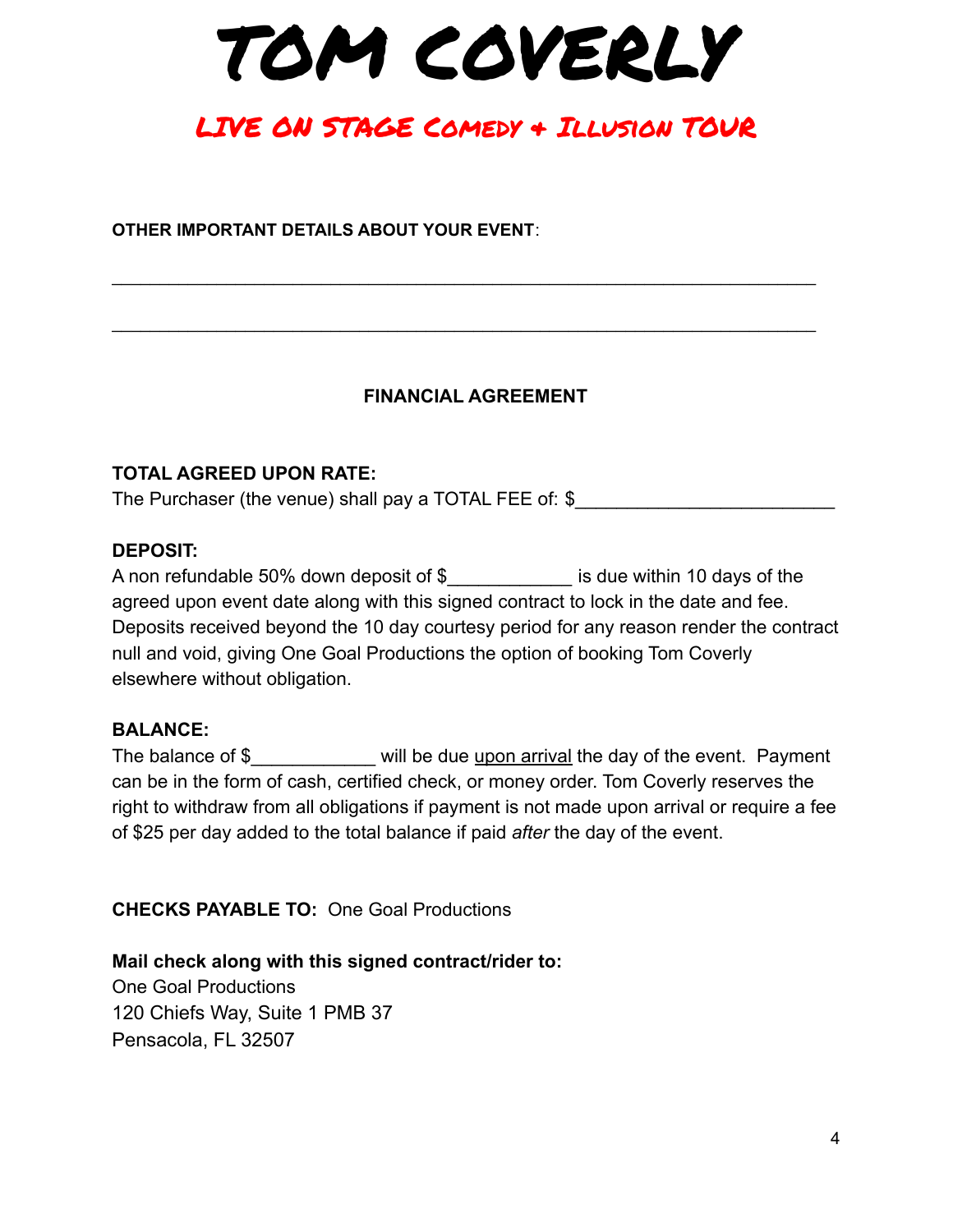# LIVE ON STAGE Comedy & Illusion TOUR

If emailing the contract to booking@onegoalproductions.org, the deposit check still must be mailed in within 10 days to lock in the date & rate. Otherwise the date is released.

**TRAVEL AGREEMENT:** (circle who is responsible based upon negotiations)

| AIRFARE:                     | One Goal Productions / | <b>Purchaser</b> |
|------------------------------|------------------------|------------------|
| <b>BAGGAGE FEES:</b>         | One Goal Productions / | <b>Purchaser</b> |
| <b>RENTAL CAR / FUEL:</b>    | One Goal Productions / | <b>Purchaser</b> |
| <b>PARKING FEES / TOLLS:</b> | One Goal Productions / | <b>Purchaser</b> |
| <b>HOTEL:</b>                | One Goal Productions / | <b>Purchaser</b> |

If accommodations are negotiated to be the responsibility of you (the purchaser), the hotel must be as follows: One (1) room, non-smoking, two double or queen beds, reserved under the name "Thomas Coverly" at a nationally accredited hotel chain or franchise (Holiday Inn, Hampton Inn or similar). The hotel should be no further than 15 miles away from the venue and in-room Internet access is preferred. If the performance date/time is scheduled to take place between the hours of 3am and 2pm the hotel accommodations should be made for the previous night instead of the night of the show. PLEASE make sure the room is not just reserved, but PAID IN FULL before Tom's arrival. In instances where TC must travel overnight and make his own arrangements, he reserves the right to opt for the purchaser to pay a \$150.00 hotel buyout. You will be notified in advance if this will affect you. \* Please confirm with Tom's Tour Manager **before** booking the room to confirm which night he is needing a room.

If a hotel is the responsibility of the purchaser, please provide the hotel information below. If you do not have this information at the time of the booking, please put "To be given at a later date" in the hotel name spot. All hotels must be booked no later than 10 days before the date of the event.

| Hotel Name: ______________________________                                | <b>Confirmation #:</b><br><u> 1980 - Andrea Aonaich, ann an t-</u> |  |  |
|---------------------------------------------------------------------------|--------------------------------------------------------------------|--|--|
| <b>Hotel Address:</b>                                                     | <u> 2000 - Jan Berlin, Amerikaansk politiker (d. 1982)</u>         |  |  |
| City:<br><u> 1989 - Johann John Stein, mars an de Francisco (f. 1989)</u> |                                                                    |  |  |
| <b>Hotel Phone Number: (</b>                                              | ) and the contract of the contract of $\mathcal{L}$                |  |  |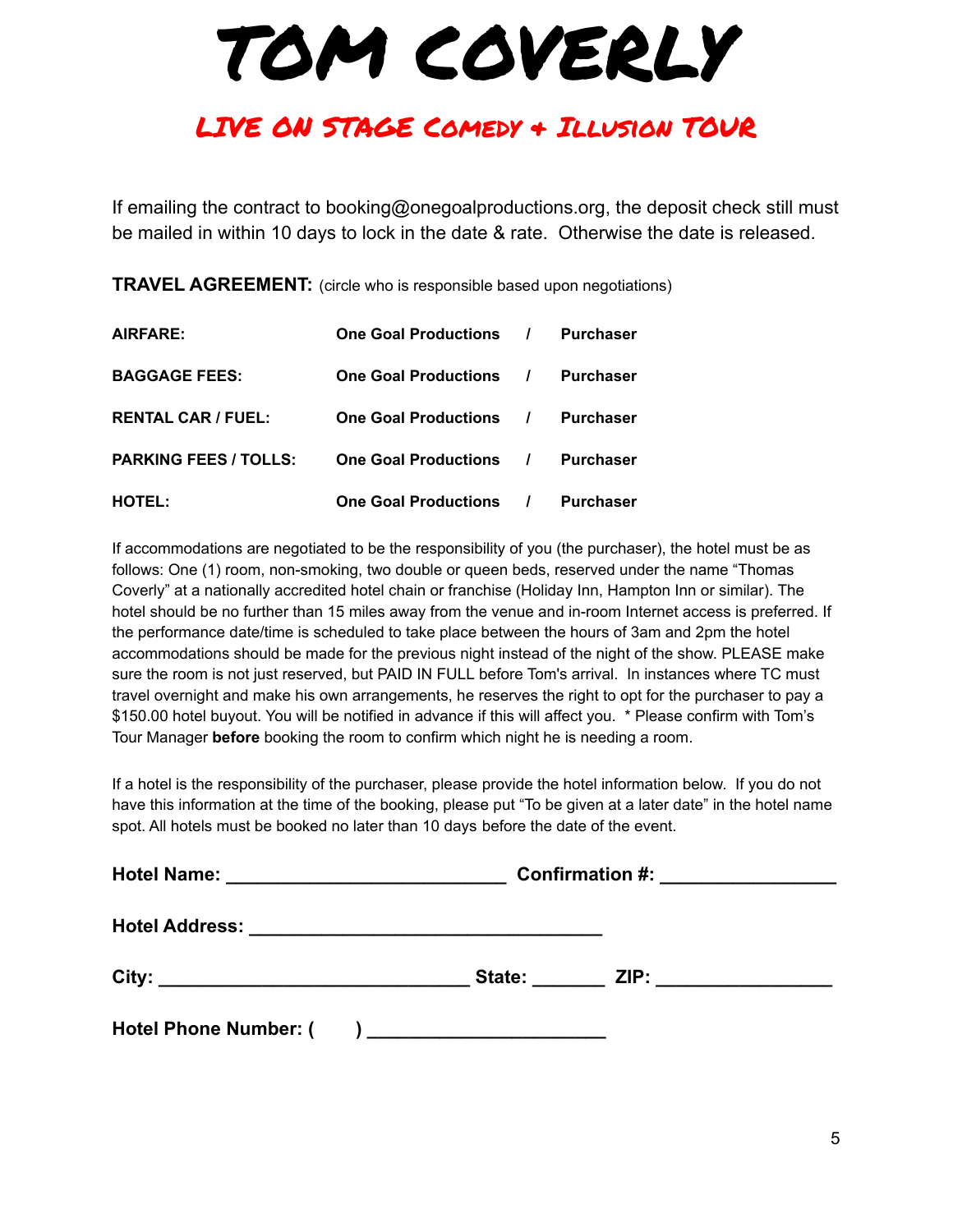TOM COVERLY

## **SIGNATURE PAGE**

This agreement is made between **This agreement** is made between (as "Purchaser") of performance services and Tom Coverly of One Goal Productions ("Speaker/Performer").

 $X$ **PURCHASER SIGNATURE**

*X\_\_\_\_\_\_\_\_\_\_\_\_\_\_\_\_\_\_\_\_\_\_\_\_\_\_\_\_\_\_\_\_\_\_\_\_\_\_\_\_\_\_\_\_\_\_\_\_\_\_\_\_\_\_\_\_\_\_\_\_\_\_\_\_\_\_\_\_*

## **PRINTED FULL NAME**

**DATE EXECUTED***:*  $\qquad$  /  $\qquad$  /

*BY SIGNING THIS AGREEMENT I ACKNOWLEDGE THAT I AM OF LEGAL AGE AND PERMITTED TO AUTHORIZE THIS AGREEMENT ON BEHALF OF THE ORGANIZATION MENTIONED IN THIS CONTRACT. BY SIGNING, I'M ALSO AGREEING THAT I HAVE READ THE CONTRACT AND RIDER IN ITS ENTIRETY AND IN FULL AGREEMENT TO PROVIDE THE CONTENTS IN THIS DOCUMENT.*

**PLEASE MAIL PAGES 1 thru 6 OF CONTRACT ALONG WITH THE DEPOSIT TO:**

One Goal Productions *(Checks payable to:)* 120 Chiefs Way, Suite 1 PMB 37 Pensacola, FL 32507

## **THE CHECK & CONTRACT MUST BE RETURNED WITHIN 10 DAYS OF THE APPROVAL OF YOUR EVENT DATE TO LOCK IN YOUR EVENT.**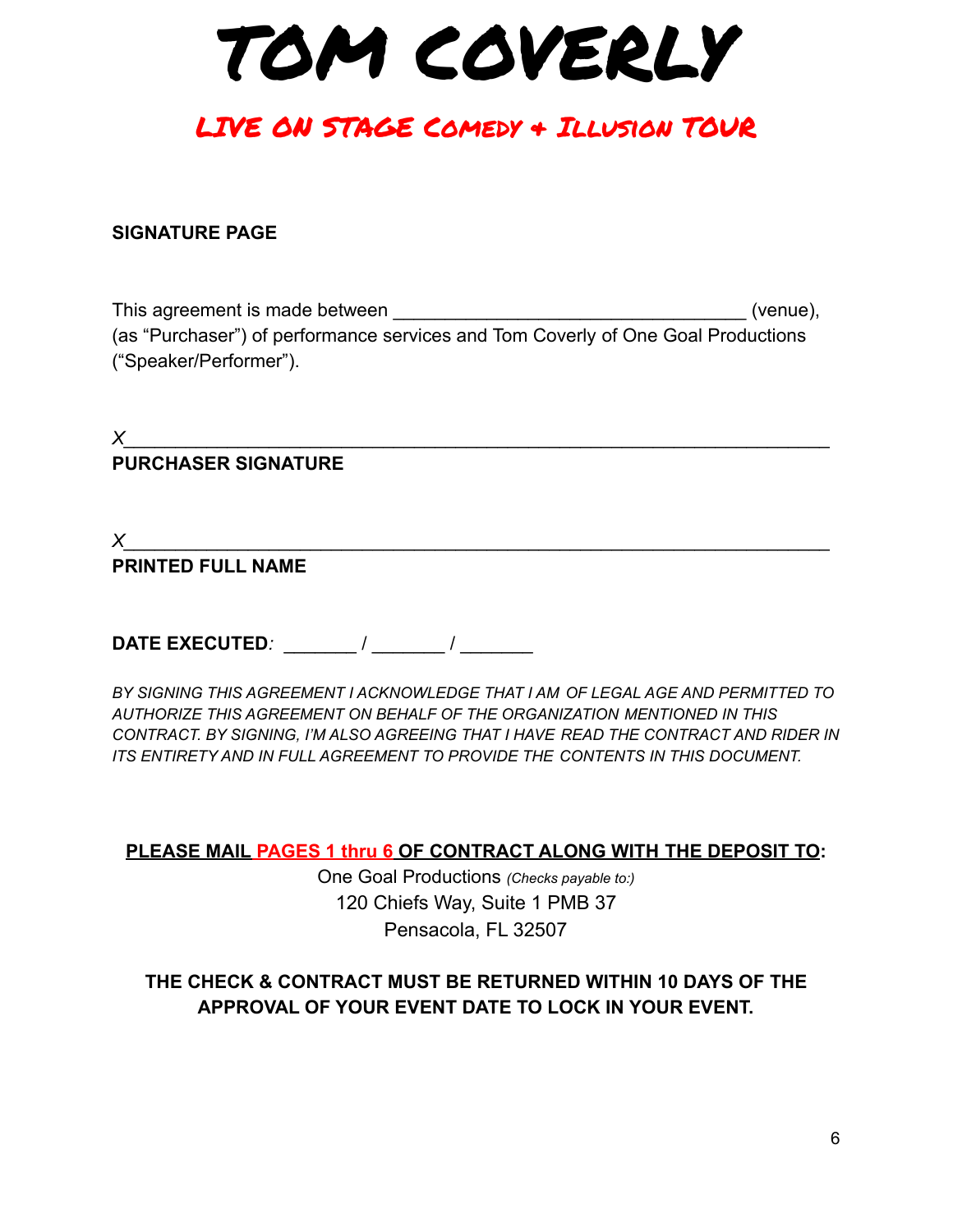# LIVE ON STAGE Comedy & Illusion TOUR

## **CANCELLATION POLICY (IF PURCHASER CANCELS):**

Cancellation of the event by the Purchaser for *any* reason shall forfeit the *deposit*. Cancellation of the event WITHIN 60 DAYS of the date of the engagement for *any* reason (including inclement weather) shall also require payment of the full contracted *balance*. Unless your event is rescheduled for an open available date within 30 days of the cancelled date. If the cancellation occurred within 48 hours of your event, you will be required to pay the balance as well as additional travel expenses to bring Tom back for your rescheduled event date. Purchaser agrees to compensate Tom Coverly in accordance with the terms hereof, regardless of Acts of God, fire, accident, riot, strike or any events of any kind of incident whatsoever, whether similar or dissimilar to the foregoing events, which would prevent or interfere with the performance.

## **CANCELLATION POLICY (IF ONE GOAL PRODUCTIONS CANCELS):**

If a cancellation occurs by One Goal Productions/Tom Coverly, either by death, sudden incapacitation illness, accident or Tom Coverly is unable to perform/speak as contracted, every effort will be made (if time and circumstances permit) to provide a substitute (subject to approval by the client) to perform/speak in place of the canceling act, at the same fee and terms. If no acceptable substitute act can be found, Artist agrees to refund the deposit (less the 15% administrative fee unless approved by management) and any and all payments made by the client. Upon such refund, this contract shall become null and void, and the client shall have no further legal recourse against One Goal Productions and Tom Coverly. LATE: If Tom Coverly is tardy due to unavoidable incidents (traffic, weather, etc) the client has the option to add that amount of time to the end of the function at no additional charge or to deduct a prorated refund determined by One Goal Productions from the balance due to the act at the function.

## **INSURANCE:**

Purchaser shall maintain, at its own expense, adequate personal injury & property damage liability insurance coverage and all such coverage shall extend to all activities related to the engagement and performance. Purchaser shall indemnify and hold One Goal Productions and it's employees and volunteers harmless for any third party claims, should they arise.

## **STATE WITHHOLDING:** (does not apply to most events)

Some states levy a nonresident entertainer tax for schools/colleges to withhold a percentage from the final payment amount. If you plan on withholding any part of the agreed payment amount, this must be communicated to the Agent representing Tom Coverly for your school during the negotiation process so that the deduction can be taken into account when calculating a performance price. If the withholding is not negotiated at the time of contracting, PURCHASER agrees that it will be solely responsible for any nonresident taxes.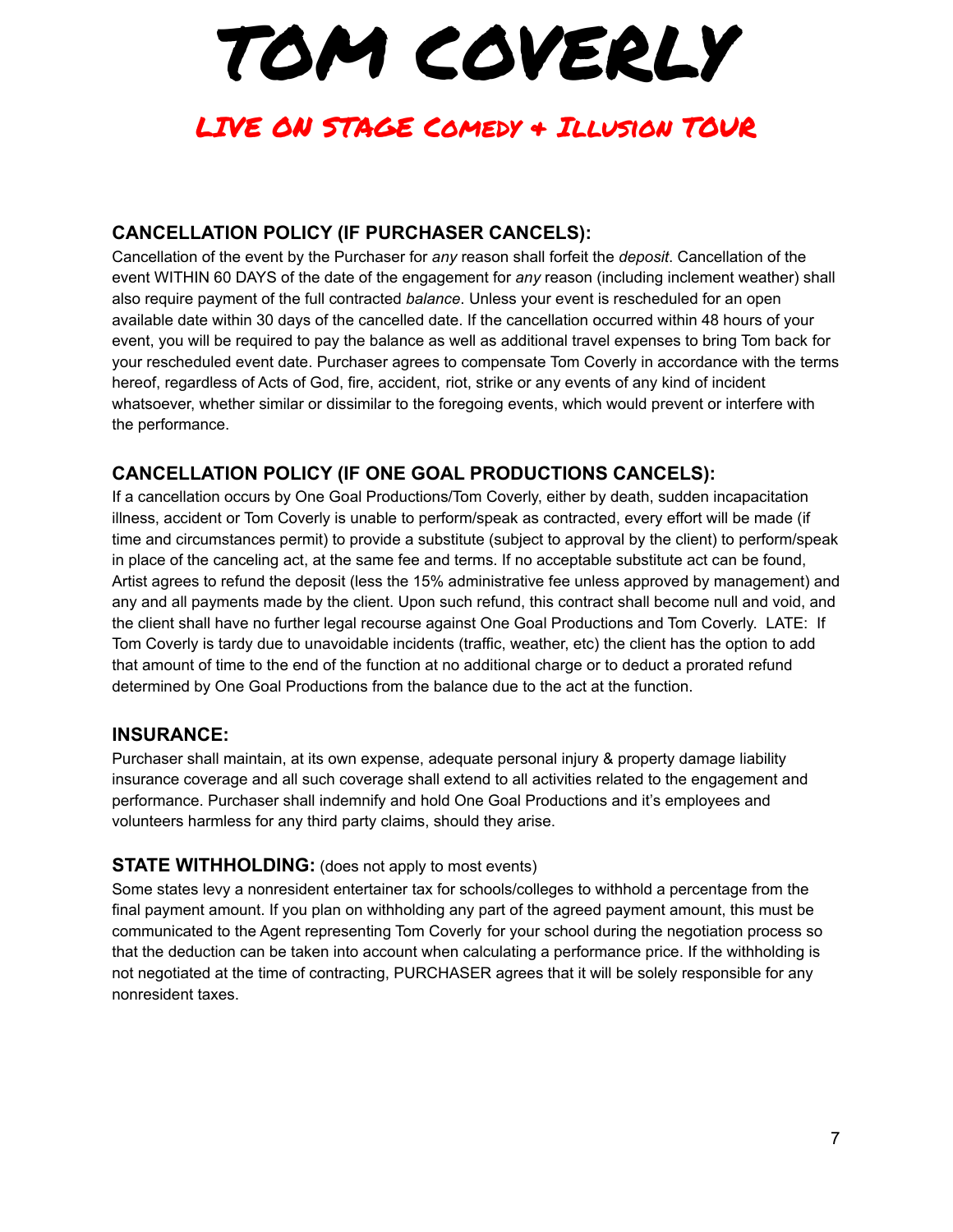TOM COVERLY

# **\* RIDER \***

### **INFO & REQUIREMENTS THAT MUST BE PROVIDED BY YOU THE PURCHASER**

**SHOW NEEDS:** The following items are needed on a small table by the stage prior to Tom's arrival. You, (the Purchaser) is responsible for the expense of these supplies.

● One (1) Table (8' long) to be placed in the lobby or high traffic area for Tom's display/merch table.

- One 12 pack of Sprite **Zero** or **Diet** Seven-up (in the box unopened) at room temperature. This is for an illusion. One 12 pack *per* show is needed (if multiple shows are booked).
- One roll of white paper towels. One roll *per* show is needed.
- One (1) plastic or glass clear cup (big enough to hold one can of soda & be see through)
- Two (2) bottles of gatorade or juice and two (2) bottles of water.
- One (1) clean hand/sweat towel

● One (1) stools for the meet & greet line *after* the show. Please rope off the beginning of the autograph meet & greet line if the audience size is more than few hundred people.

#### **TECH REQUIREMENT NEEDS:**

- One (1) Headset Mic for Tom Coverly (see info below)
- One (1) Cordless Mic and stand for Emcee / Introduction (see info below)
- Professional speakers & sound system to project clear sound of mic's & music.
- Screen / Projector (ceiling mount). Not necessary, but will use if available.

#### **SPEAKERS / PA SYSTEM:**

The venue must have a P.A. system & professional speakers adequate for the size of the crowd.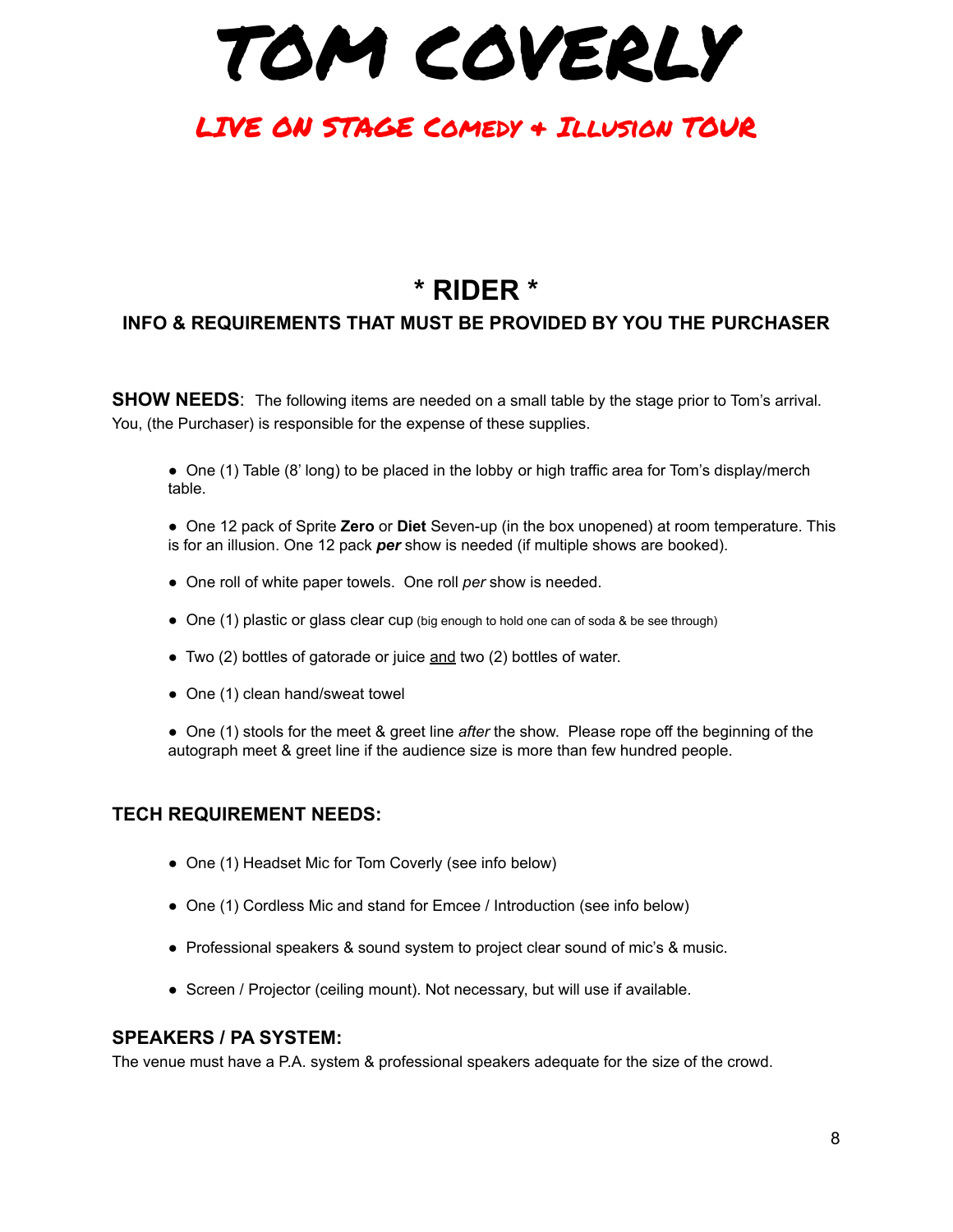# LIVE ON STAGE Comedy & Illusion TOUR

### **MUSIC:**

Please provide positive, upbeat, fun music via CD or music player prior to the audience arriving as well as 15 minutes after the show. Music can be faded out when the emcee introduces Tom to the stage. As soon as he/she says, "please welcome Tom Coverly", the sound tech is to raise the level of the music to a comfortably loud volume for Tom to enter out to. As soon as Tom gets to the front of the stage, the volume can be faded out. Music MUST be played through the speakers NOT a boombox. NOTE: In most cases Tom's manager will have music. Please have an adapter cord to plug the iPhone into your system. Thanks.

#### **MICROPHONES:**

#### MIC FOR TOM:

Headset Mic. This is crucial. Tom needs his hands free to perform the illusions, to move around the stage and the crowd. A wireless mic on a mic stand or a lapel mic is NOT a suitable alternative. Tom cannot perform the illusions under these circumstances. In order to host this event, you are responsible to borrow a headset mic from a local church, school or rent one. Thank you. Sorry, to ensure professional quality of the performance, there are no exceptions.

#### MIC FOR ANNOUNCER / EMCEE:

One (1) handheld microphone and one (1) microphone stand (only for use by the announcer) is needed. Again, this is NOT a suitable alternative for a mic for Tom. He needs a headset mic.

**PEOPLE NEEDS:** These volunteers are a must to be provided by you (the purchaser/venue)

● ONE (1) STAGE SECURITY volunteer. Purchaser/venue shall maintain full and adequate security for the Artist, their equipment, crew, and all personal possessions at the place of engagement (venue) from load-in through load-out. To ensure safety of Artist, crew, and props, the audience entering a secure area or the stage area is strictly forbidden. For the safety and protection of Artist equipment, and to maximize load- in / setup / loadout efficiency, no one outside of the tour personnel and venue crew is allowed on the stage at any time. Their job is to make sure no one touches anything on stage at any time before the show begins.

● ONE (1) EMCEE (this person will introduce Tom to the stage) \* See next page for introduction details

● ONE (1) AUTOGRAPH LINE SECURITY (volunteer to keep the line organized and moving after the show)

● ONE (1) SOUND TECH & ONE (1) LIGHTING / VISUAL TECH \* See next pages for details

● TWO (2-3) MERCHANDISE Volunteers (these volunteers must be at least 16 years of age or older and able to count money). \*If applicable to your event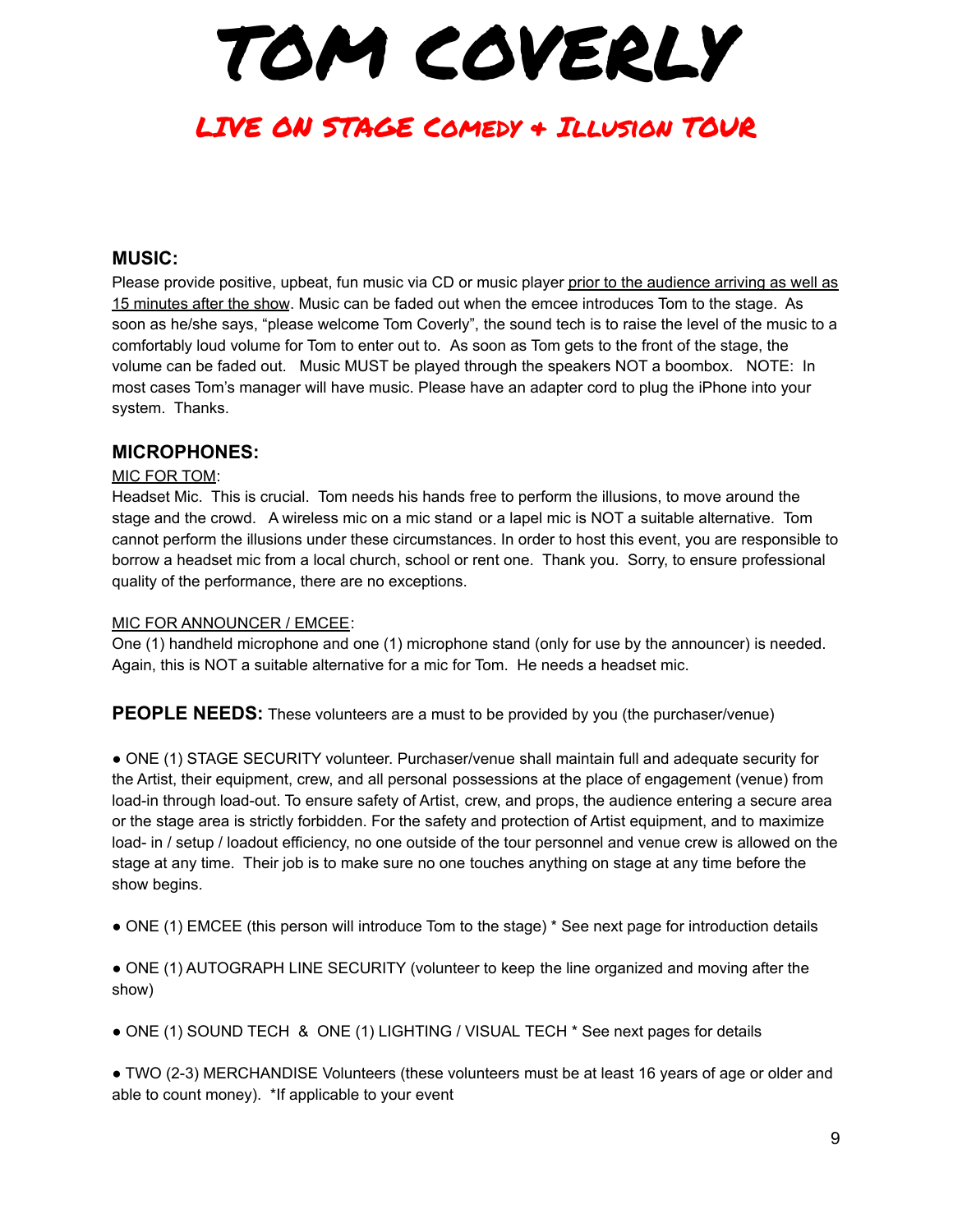# LIVE ON STAGE Comedy & Illusion TOUR

● VIDEO CREW (not required) & ONE (1) professional photographer (this person will take pictures for your event since audience members are NOT allowed to take photos or video). \* See page 11 for details

## ● ONE (1-2) LOAD IN/LOAD OUT \* See details on page 12

## **INTRODUCTION**: (Emcee)

Tom asks that the announcer be energetic and able to pump up the crowd. He/She MUST read the pre-written introduction below (word for word) before Tom comes on stage. Please start any announcements (ask audience to NOT take any pics or video of the show), giveaways before the show start time so that we can start the introduction of the show ON TIME (please have announcer get the thumbs up from Tom Coverly to begin). NOTE: Tom often has a video intro. In these cases the emcee, will simply introduce the video by asking the audience to "watch this video".

#### **Tom's last name is pronounced, "COVER-LEE."**

*"Tom Coverly, The Illusionist is one of the most requested motivational speakers in the nation. He has performed for nearly 4 million people around the world. He has been seen on TV and has entertained numerous celebrities including Duck Dynasty & the entire cast & crew of the Batman vs. Superman movie. He has shared the stage with Skillet, Toby Mac, Pop Evil, Korn, Switchfoot & Thompson Square* just to name a few. It is a huge honor to have him here with us today. Will you please clap, make some *noise and help me welcome ... The Illusionist - Tom Coverly."*

**SOUND / LIGHT / VISUAL TECHNICIAN:** Available at least 1 hour prior to doors opening.

**SOUND -** The sound tech must have the sound already hooked up and pre-checked BEFORE Tom's arrival. The sound technician must monitor the sound levels of the mic throughout the show to determine Tom's voice can be heard and pre-show music is ready to be played prior to doors opening. The music can be faded out when the emcee introduces Tom to the stage. As soon as he/she says, "please welcome Tom Coverly", the sound tech is to raise the level of the music to a comfortably loud volume for Tom to enter out to. As soon as Tom gets to the front of the stage, the volume can be faded out.

**LIGHTS -** The show is presented best when lit with professional stage lights. Lights should present a general bright wash covering the center stage. Professional lights are not required, but greatly increase the value and professionalism of the event. If stage lights are available to be used, a lighting technician(s) is also required and should be available for light check at least 1 hour prior to the start of the show. House lighting should be dim as the audience arrives to set the mood of the show and dim for the duration of the show. House lights may need to be raised when Tom chooses volunteers from the audience. If no stage lights are available, the stage should be set up in an extremely bright location of the room.

**VISUAL -** Please put one of Tom's photos from TomCoverly.com on the projector screen before doors open and during the show. Tom may also give the visual tech other images or videos to be played before, during or after the show. A video camera is not necessary (especially for shows under 1000 people), but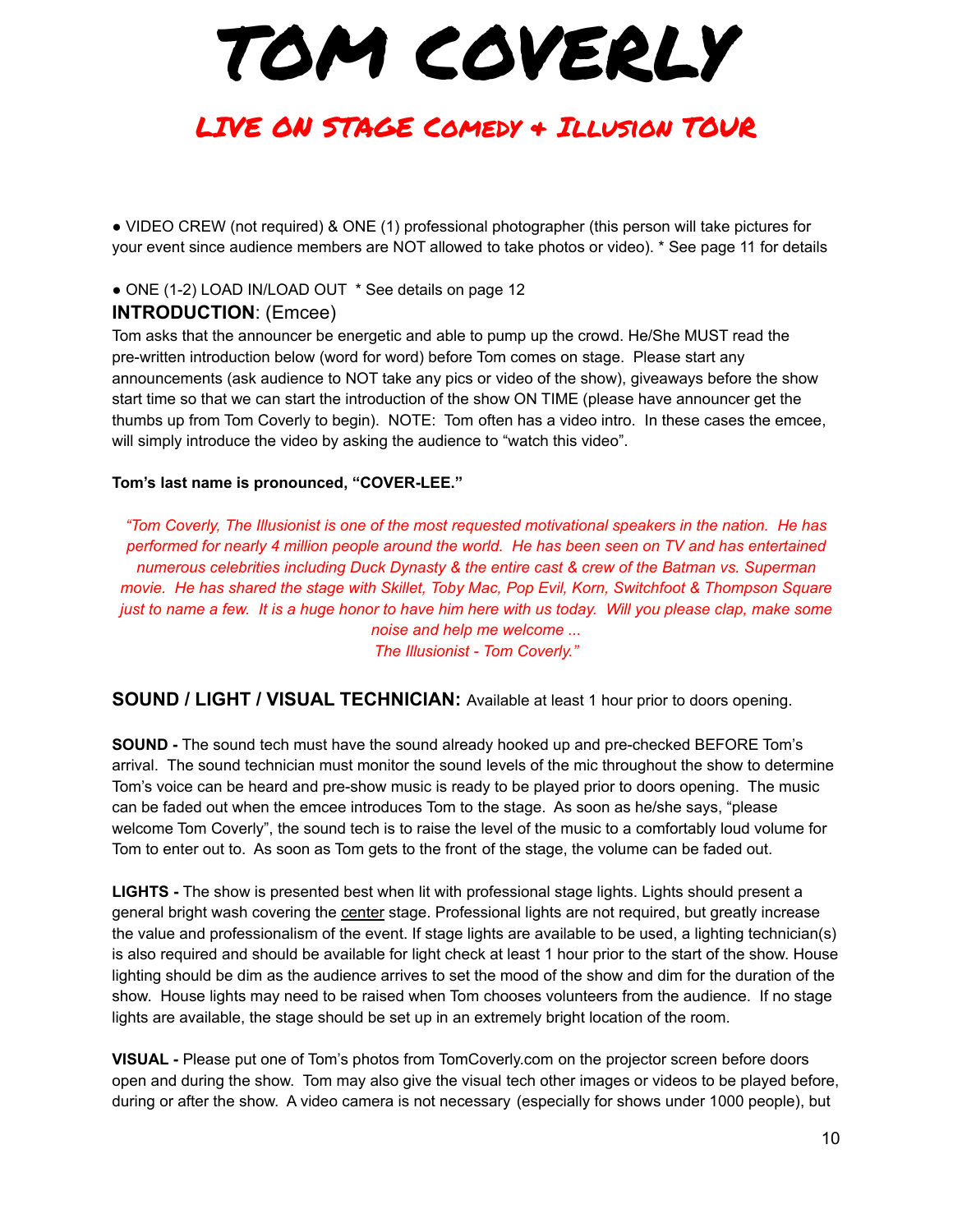TOM COVERLY

if you have the capability to professionally zoom in on illusions for the show and display on the projector screen, this would greatly enhance the show. \* Check with Tom because there are a couple illusions that cannot be projected on screen as it will reveal the method to the illusion.

## **PROMOTION OF THE EVENT**

#### **MEDIA:**

Tom strongly encourages you to contact your local TV stations, newspaper reporters. We can create a press release for you to contact them. Tom is more than willing to do interviews with the media if time allows. If you know for sure that they would like to interview Tom, please let us know ASAP, so we can make sure there is time and to plan it into Tom's schedule. Many radio interviews can be done via phone. If the media does a story on TV, please ask the TV station to email Tom the video clip that was shown on TV to booking@onegoalproductions.org. If the story is in your newspaper, please mail a paper to:

> One Goal Productions 120 Chiefs Way, Suite 1 PMB 37 Pensacola, FL 32507

**VIDEO / PHOTOGRAPHY:** (no video or pics may be taken by audience members)

If your venue has high tech video/photography equipment, we strongly encourage you to have them take photos and video the event from a single or multiple camera angles. Or if you have connections to a professional videographer or photographer, we welcome this. Have them meet with Tom at least 45 minutes prior to the start of the show. The video footage may NOT be sold or used for future public viewing or to be shown in its entirety at any time. You are more than welcome to video for the sole purpose to create video highlight clips for your use. Please email a copy of the video and pics to [booking@onegoalproductions.org](mailto:booking@onegoalproductions.org) within 7 days.

#### **SOCIAL MEDIA PROMOTION | FLYERS | POSTERS:**

If you do any promotion of the event, it is the sole financial responsibility of the Purchaser. We created a poster that is available for download from Tom's website. All that is needed is for you to PRINT your info on it. If you decide to create your own posters/flyers, please adhere to the following guidelines. The following guidelines also apply to ANY AND ALL promotion used to describe Tom Coverly. Including newspaper ads, email promotions, Facebook, radio ads, banners and event calendars (including online listings):

ARTIST NAME: Tom Coverly should be referenced as an "The Illusionist or "Comedy Magician". TAGLINE VERBIAGE: "MIND BLOWING ILLUSIONS, LIFE CHANGING MESSAGE*", or "THE ILLUSIONIST LIVE ON STAGE"," (feel free to use any of these taglines to create your poster).* ARTIST PHOTOS: Photos or bio info for use in promotion materials can be taken from the website [www.TomCoverly.com](http://www.destroyillusions.com)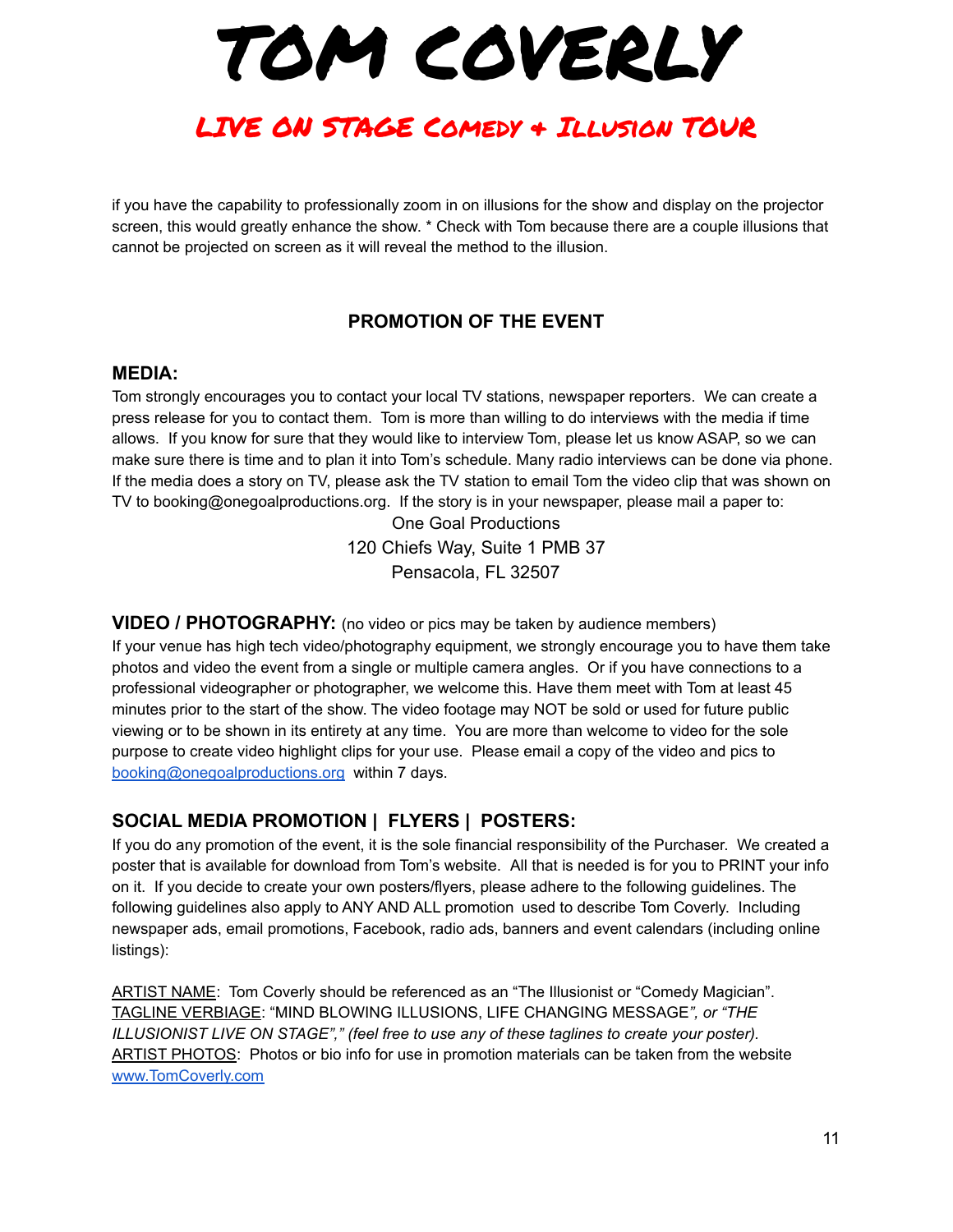# LIVE ON STAGE Comedy & Illusion TOUR

**LOAD-IN TIME**: (please have 1-2 volunteers to help carry in stuff for load in). They travel light. Tom Coverly will arrive about 90 mins prior to the start of the show (plus or minus 30 minutes). Please make the show room available at this time and clear of all people so that Tom can set up for the show. It is extremely important that the show needs mentioned in this contract be on the stage **prior** to Tom's arrival. Please make sure the 8' table for merch/display table is in the lobby **prior** to Tom's arrival. Please make sure the sound system & mics have all been pre sound checked **prior** to Tom's arrival too. Thank you for your cooperation in helping the setup time for Tom go smoothly.

**LOAD-OUT TIME**: (please have 1-2 volunteers to help carry out stuff after Tom does the meet & greet)

Often times, the volunteers mean well and will try to help tear down and clean up the stage area, but due to the delicate nature and expense of the illusions, we ask for these items to stay untouched until after Tom is done with the meet & greet. It will take him less than 15 minutes to tear down.

### **PARKING**:

All necessary loading & parking instructions as well as any required loading/parking passes must be prepaid by the Purchaser (venue) in advance.

## **DOORS OPEN TIME:**

Please have doors open no early than 15-20 mins prior to the start of the show. This creates excitement in the lobby. Please keep doors shut to the show area until 15-20 mins before the show. Please get Tom's approval and thumbs up to ensure the room is show ready. Thank you.

## **LENGTH OF THE SHOW**:

Please be sure the show starts on time. Tom at his discretion can delay the show 10 minutes. Most shows are roughly 75-90 minutes (including an intermission if needed). If your show time length was negotiated differently, please be sure to include that in the contract. If there is no intermission, the average show time is 60-75 minutes.

#### **AFTER THE SHOW: (meet & greet line) \* If applicable to your event**

When time allows in Tom's schedule and he is feeling healthy, he will do a meet & greet after the show. Some audience members want to discuss their stories with Tom in person and he encourages them to email those to him via his website instead to allow plenty of time to meet everyone. In order for Tom to meet as many people as possible, we ask that the security volunteer help with organizing the line and reminding people (with authority, but also in a kind way) to share personal stories via email, have camera's out, items to autograph ready. This will help the meet & greet line to move quickly.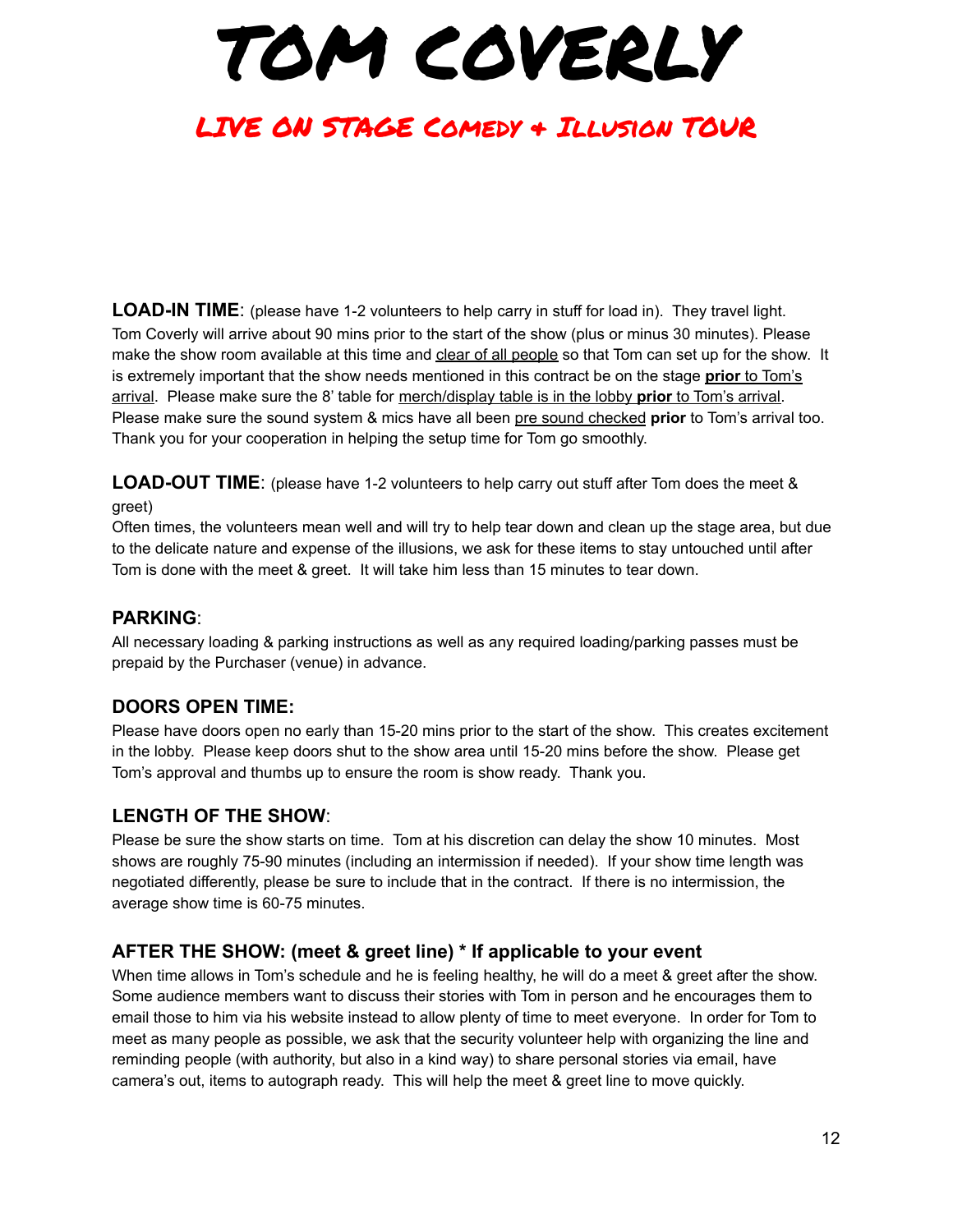TOM COVERLY

## **VENUE, STAGE & SEATING OPTIONS**

#### **SEATING:**

Seats should not be on the sides or rear of the stage. Please rope or tape off these sections if the seating is already permanently in place. If portable chairs are being used for the audience, please place them as close together as possible (sides of chairs 1" or less from one another). The first row of chairs should start no more than 3'-4' from front of the stage. An aisle in the middle is preferable.

## **SEATING SUGGESTIONS FOR GYMNASIUM SHOWS ONLY**:

● If the show is in a gym with bleacher seating on both sides. This option is okay but not ideal. In this situation, we ask that the stage/or stage floor be on one end of the gym under the basketball hoop (please raise the hoop). Also, tape off or rope off the set of bleachers on both sides closest to the "stage." This helps with angles so that students can see well. Another option rather than the audience sitting on both sides of the gym is to put all of the audience on one side of the gym. Have people sit in the bleachers as well as fold up chairs on the floor in front of the bleachers. The stage can then be in the center of the gym. A portable stage would be required for this option of seating.

#### **STAGING / ROOM CONDITION:**

The performance area should be ready and in place (clean of all moveable equipment, wires, piano, drums, music equipment, etc) **before** Tom Coverly arrives for load in. In the case where a portable stage is necessary, please have it no smaller than 8' deep x 8'' wide. The area should be raised high enough for the entire audience to have a good view. If a stage is more than 12" high, steps can be placed at the center or left or right of the stage. Please turn off or shut down all distractions in the room such as TV's, concession/snack bar stands, inflatables etc during the show performance. If the stage has windows, mirrors or reflective walls, these must be covered with a black cloth (not plastic) or black paper.

#### **OUTDOOR EVENTS:** (if applicable)

Purchaser is responsible to provide an alternate indoor location in the event of rain, wind, and inclement weather. If no alternate indoor location is available, the purchaser agrees to pay the full amount contracted once the entertainment has arrived at the event location. \* See cancellation policy in contract

#### **TICKETED EVENT SHOWS:**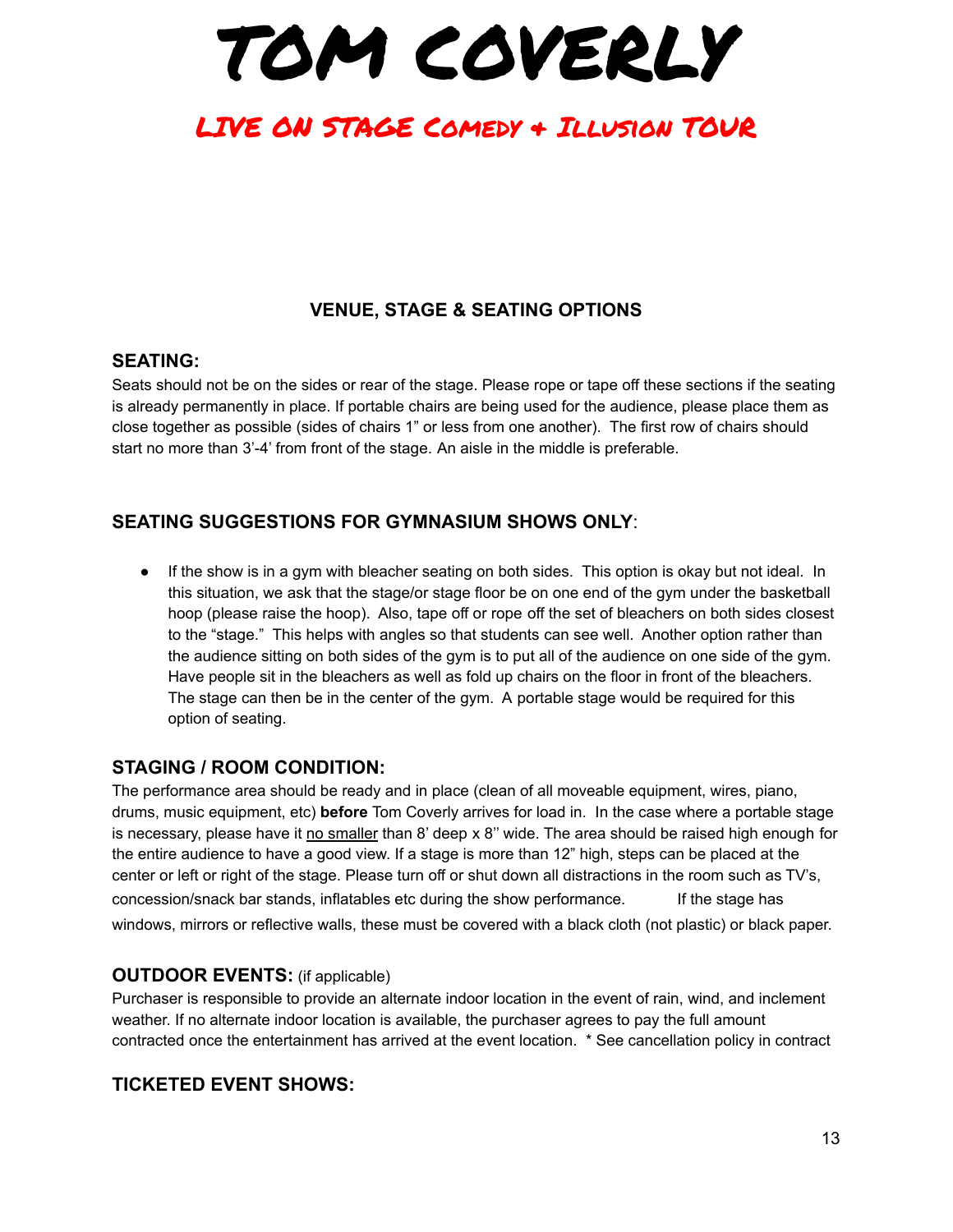# LIVE ON STAGE Comedy & Illusion TOUR

You have the option to set your own ticket prices in order to help recoup the cost or to use Tom's show as a fundraiser event. This choice is completely up to you or you can offer your event for free to those attending. If ticketed event, purchaser shall provide at least ten (10) complimentary tickets for Artist use.

# **FREE OR TICKETED EVENT OPTION**

## **THE VIP EXPERIENCE \* AVAILABLE FOR ANY TYPE OF EVENT \***

This option is strongly encouraged to be offered for all FREE or ticketed events. Please email Tom's tour manager via email (booking@onegoalproductions.org) or text (540-268-8687) the *estimated* number of VIP's at least 24-48 hours in advance to the show date. All VIP Experience tickets must be paid to Tom or Tom's Tour manager in **cash** before the VIP experience begins. Note: this payment is separate than the deposit/balance payments.

\$10 per person added to ANY ticket price (for ANY age) **or** as a purchase option for a free event. What does the VIP Backstage Experience include?

• Personal Meet and Greet with Tom Coverly 30 minutes before doors open to the public. Example. Show starts at 7pm. Doors open to the public at 6:45pm. VIP Experience would begin at 6:15PM.

- Tom will sign a FREE item for each person they bring to him (+ free autograph photo if available).
- First look at Tom Coverly's merch table. Special discounted offer only available to VIP Experience guests.
- Take pictures with your camera with yourself & Tom Coverly.
- Tom will teach a professional magic trick that everyone can easily perform.
- PLUS, VIP seating in the front rows. (please put signs on appropriate number of seats for VIP section)

**Incentive:** Sell 20 VIP Experience tickets or more and One Goal Productions will give you (the venue) \$100 of FREE Tom Coverly merch (T-shirts, magic tricks or similar) to use for giveaways. Please pay VIP Ticket sales via cash or check at the start of the VIP Experience. VIP Ticket sales are limited to 50 people total.

## **THANK YOU**

Thank you so much for making this VIP EXPERIENCE happen! This is a great way to create a special experience for people who attend your event to have with The Illusionist Tom Coverly. This is also an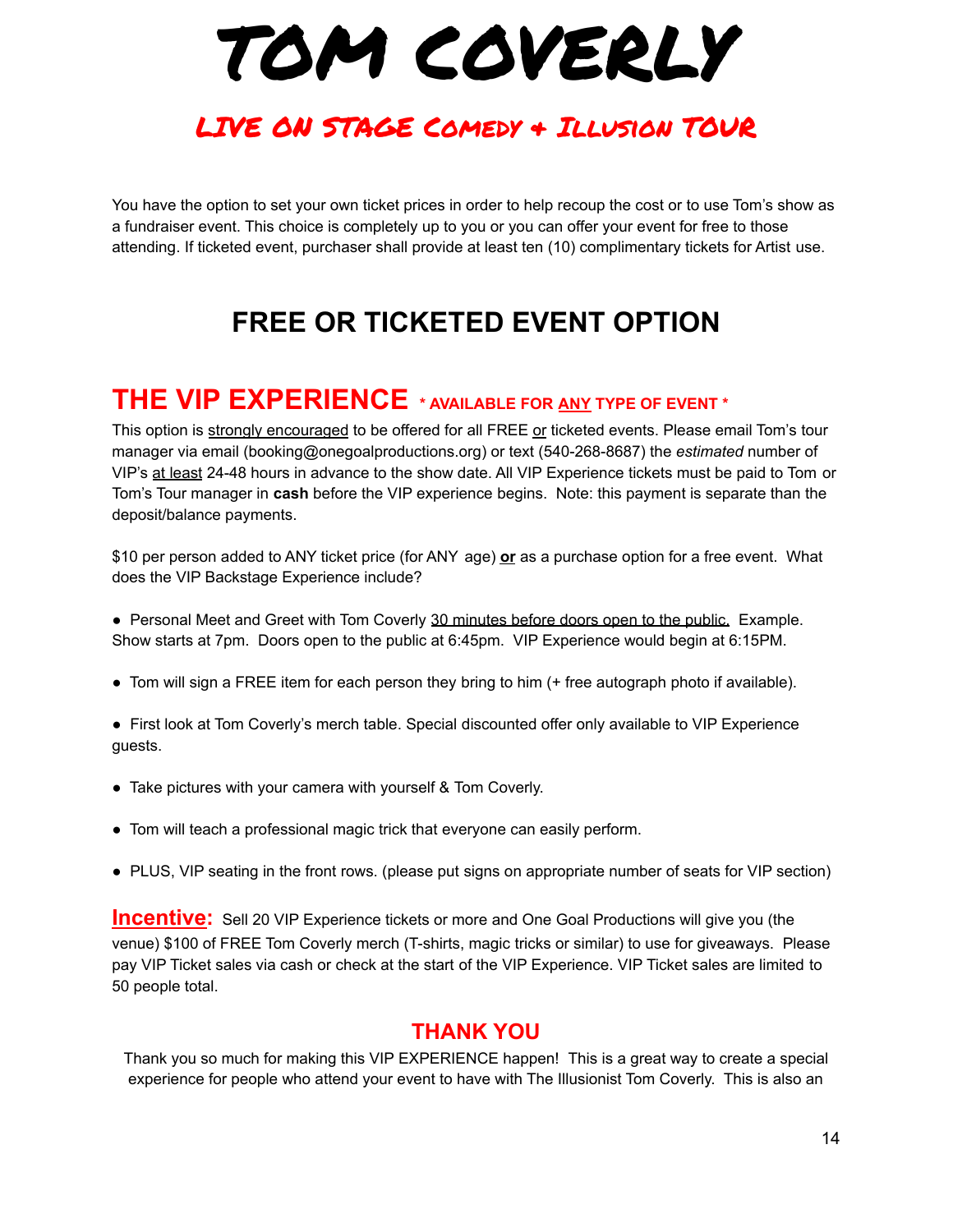TOM COVERLY

added way that helps bless our ministry with the cost of food, tolls and other added expenses while on tour.

#### **OPENING ACTS**:

#### **TOM AS HEADLINE**

If Tom Coverly is the HEADLINING act ... Tom reserves the right to arrange for an opening performer. Often times, Tom Coverly may encourage the venue to allow one or two of your local youth to be an opening act. This will help promote the event. Please keep to acts with a simple setup and teardown (please no bands unless the band is a well known artist or otherwise approved during negotiations). The opening acts must do their sound check in a time that will not interfere with Tom Coverly's sound/light check. IF you would like to provide an opening act, this must be approved within 10 days of signing this contract. Please keep local opening acts to under 15 minutes total. This will not be included in Tom Coverly's total show time.

#### **TOM AS OPENING ACT**

Tom Coverly has shared the stage as an opener and as a headliner for many big name bands. Tom is used to working around their equipment. Please advise One Goal Productions in advance if he is hired as an opening act.

#### **MERCH | DISPLAY TABLE**

Artist at his discretion, may sell t-shirts, books, etc and other promotional material, retaining 100% of all proceeds. Please have one 8' tables (8' size is CRUCIAL) available in the main lobby or high traffic area. Please have *at least* two adult volunteers willing to come at least 30 mins prior to doors opening and to stay at least 30 mins after the show to sell the items on the merch table (and during intermission if an intermission is needed). The meet & greet line for Tom to sign autographs will start near the merch table. Please have the meet & greet security volunteer organize this line after the show.

#### **GREEN ROOM | DRESSING ROOM**

A dedicated green room / dressing room must be available for the Artist from the time of his arrival through his departure. Room should have working electrical outlets, chair and access to a nearby private bathroom, if possible. This green room will give Tom a place to get ready, set up some illusions, relax and pray.

The following items are to be supplied in the green room/dressing room:

■ At least 2 Bottles of cold water & at least 2 bottles of juice and/or Gatorade (any flavor).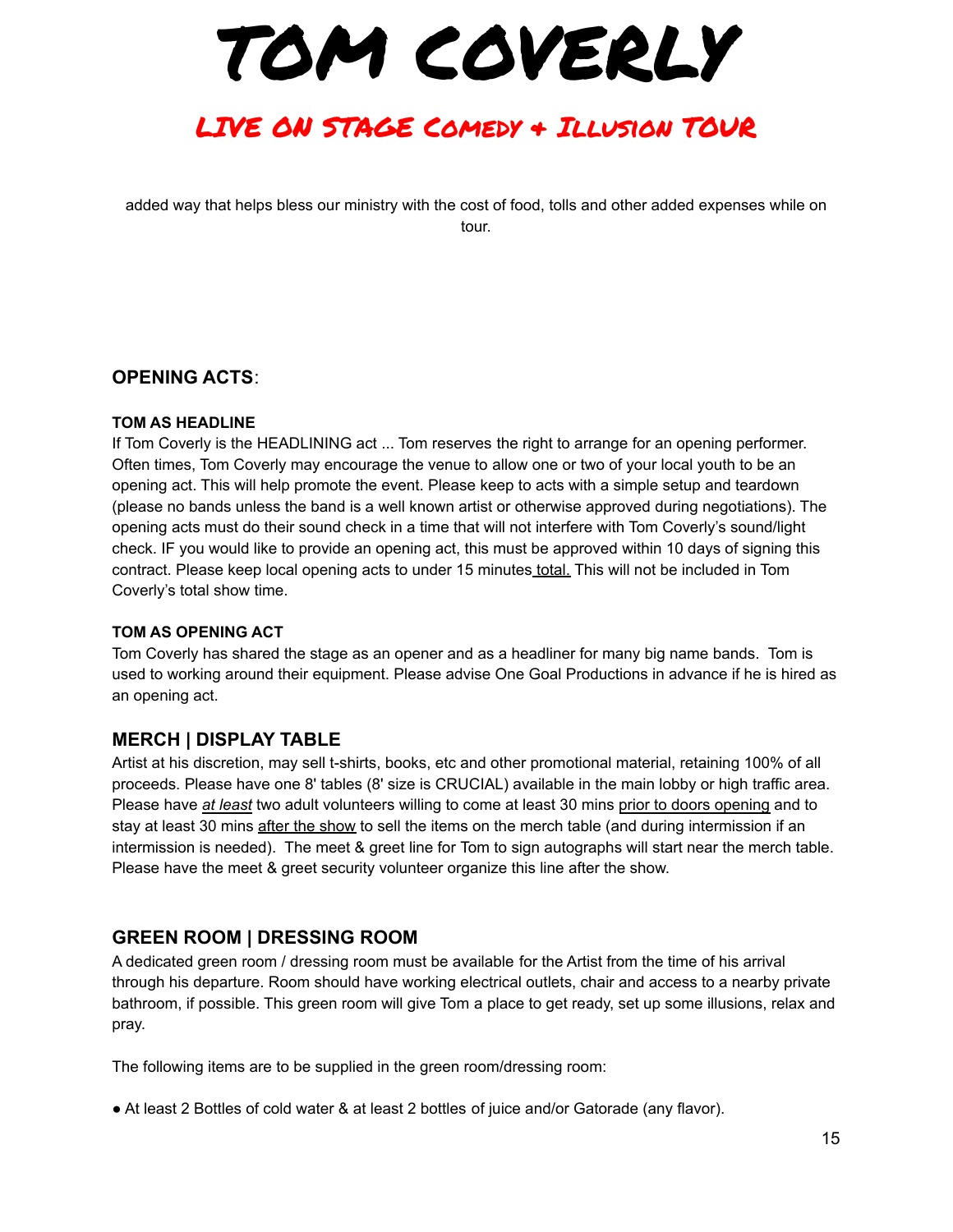TOM COVERLY

● 1 Clean Hand Towel

● Meal (details below)

#### **MEALS**

● Light snacks / Meal (Please provide a meal if the show is 12pm-3pm or 6pm-9pm show start time). Please have the meal ready 1 hour before the start of the show). Meals can be wraps, sandwiches, pastas, grilled chicken/steak salad or dishes are acceptable. Please no pizza or fast food. The only thing Tom and his family do not like are mushrooms, peas, & liver! :) Tom most often travels with his wife and their daughter. Occasionally, their older children or other crew members may be on the road with them. Please check with Tom's manager on the exact number within 48 hours of the event by emailing **booking@onegoalproductions.org**. A meal buyout of \$50 cash or Visa gift card is acceptable instead of supplying a meal. This must be included in addition to paying the balance. Please inform Tom's tour manager (via email) within 48 hours of the event date if you plan to supply the meal or pay the buyout.

**Note**: Please provide the meal in the private green room/dressing room area for Tom and his family only (unless a festival setting; that is set up for other artist etc). Tom often gets asked if the volunteers can eat with Tom and his family. In most cases, the load in, setup time and sound check take longer than expected and Tom is preparing some items for the show while he eats not making it possible to enjoy a sit down time with others. Thanks for understanding.

#### **HOTEL ACCOMMODATIONS: (if applicable)**

Purchaser shall provide Artist hotel accommodations as follows: One (1) room, non-smoking, two double beds, reserved under the name "Tom Coverly" at a nationally accredited hotel chain or franchise (Holiday Inn, Hampton Inn or similar). Hotel should be no further than 10-15 minutes away from venue if possible and in-room Internet access is preferred. In MOST cases, hotel accommodations should be made for the previous night (travel day of arrival) AND the night of the show. Please double check with Tom's tour manager **before** booking a hotel to confirm when a room is needed. PLEASE make sure the room is not just reserved, but PAID IN FULL before Tom's arrival. In instances where Tom must travel overnight or make his own arrangements, he reserves the right to opt for the purchaser to pay the \$150.00 cash hotel buyout. You will be notified in advance if this will affect you.

#### **Thanks again for your help in making this a successful event.**